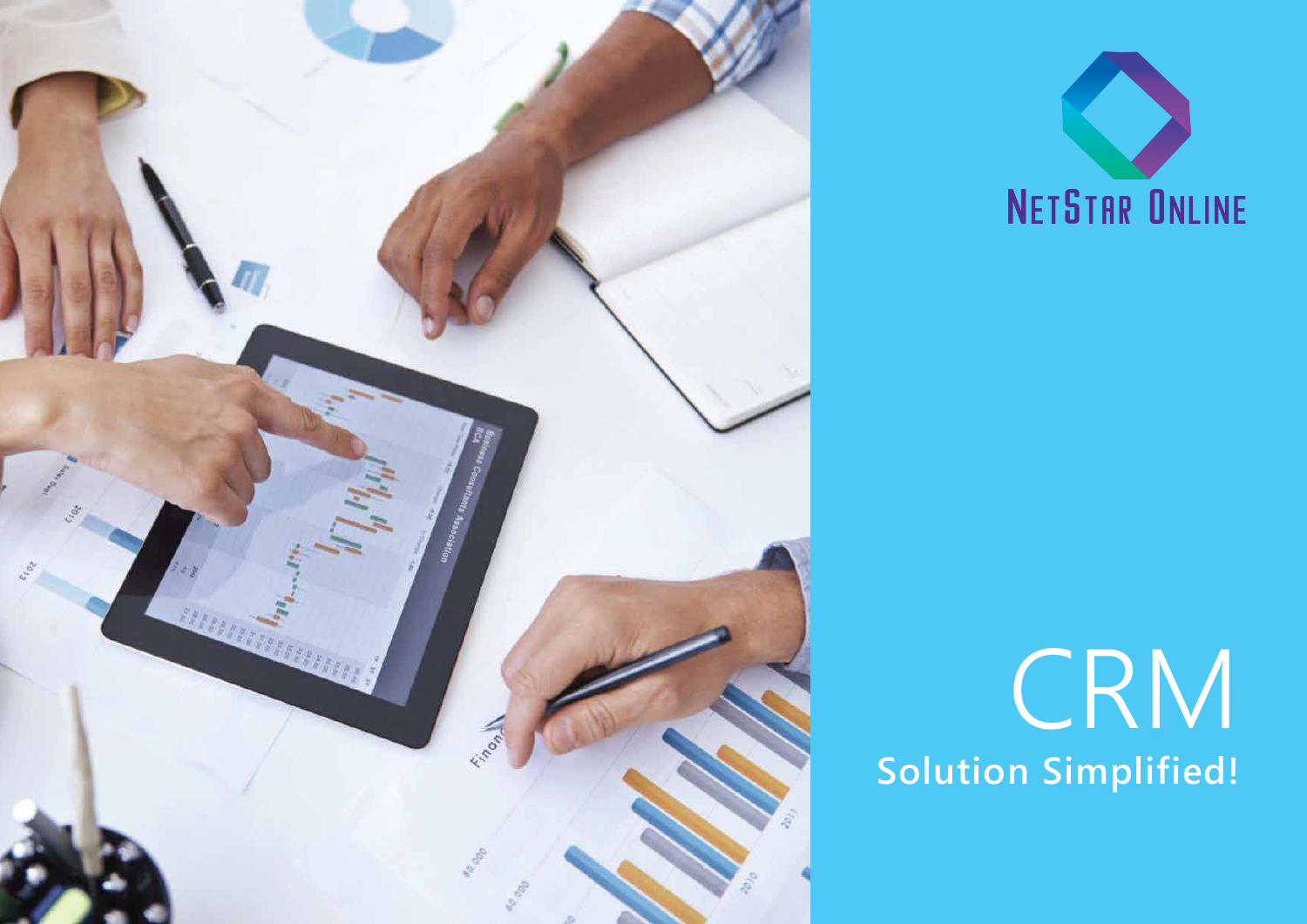# **Content**

About Us CRM Modules Contact Us Reports & Analytics  $\boxed{04-06}$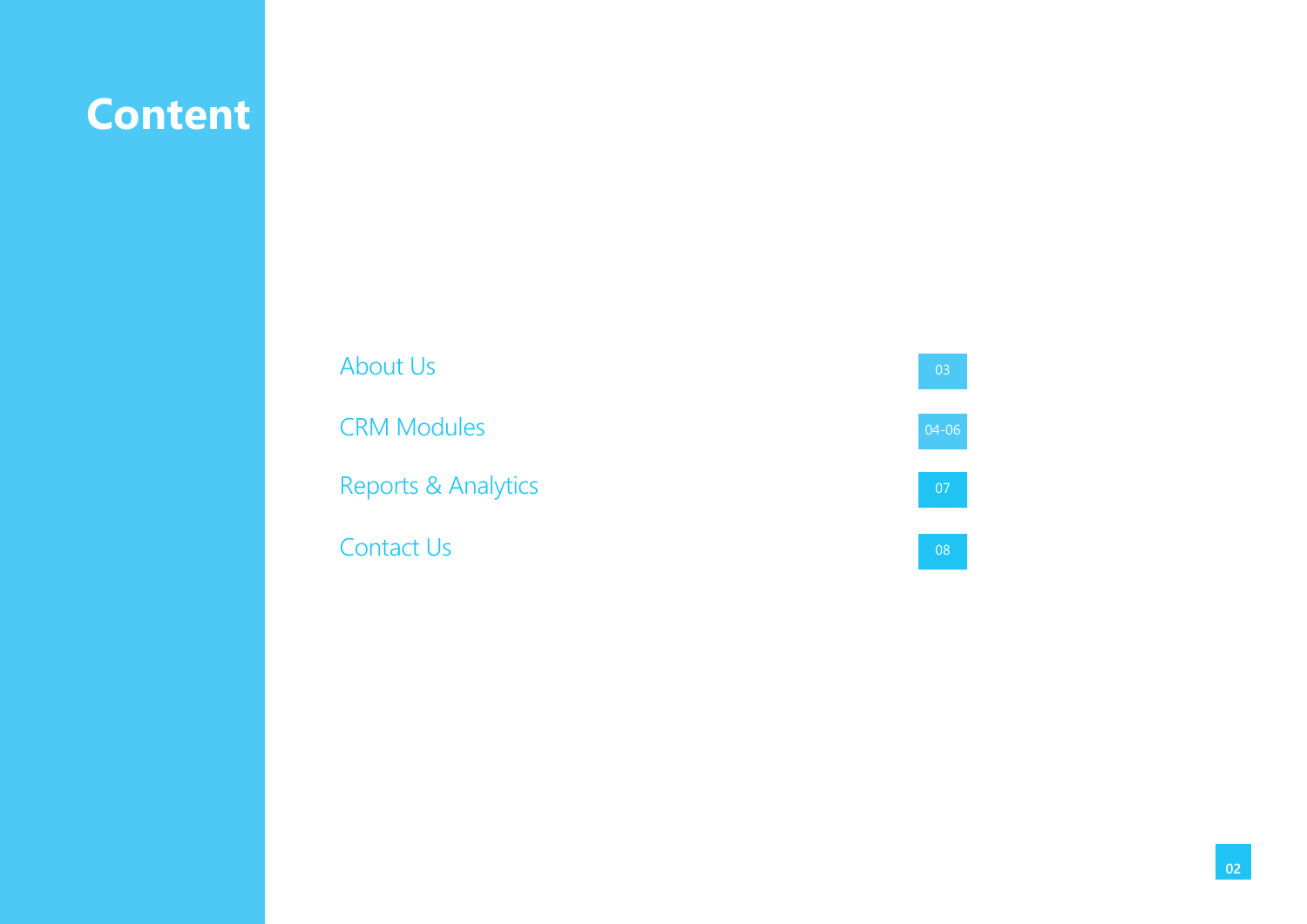

#### Who We Are?

NetStar Online, the IT solution provider. We has acquired knowlege to give effective technological solution as we believe more on relation building and after sales support, simultaneously that will automate the business process.

#### Our Philosophy

Developing and customising the CRM solution. We apply the latest methodologies, architecture and frameworks to shorten the development life-cycle of the product thus, enabling us to offer CRM at a reasonable price.

### Our Vision

We aim to combine technology and innovation to transform the system.

### Our Mission

To offer a turnkey solution that would be self-served for all the stake holders in the development thereby, improving standards.

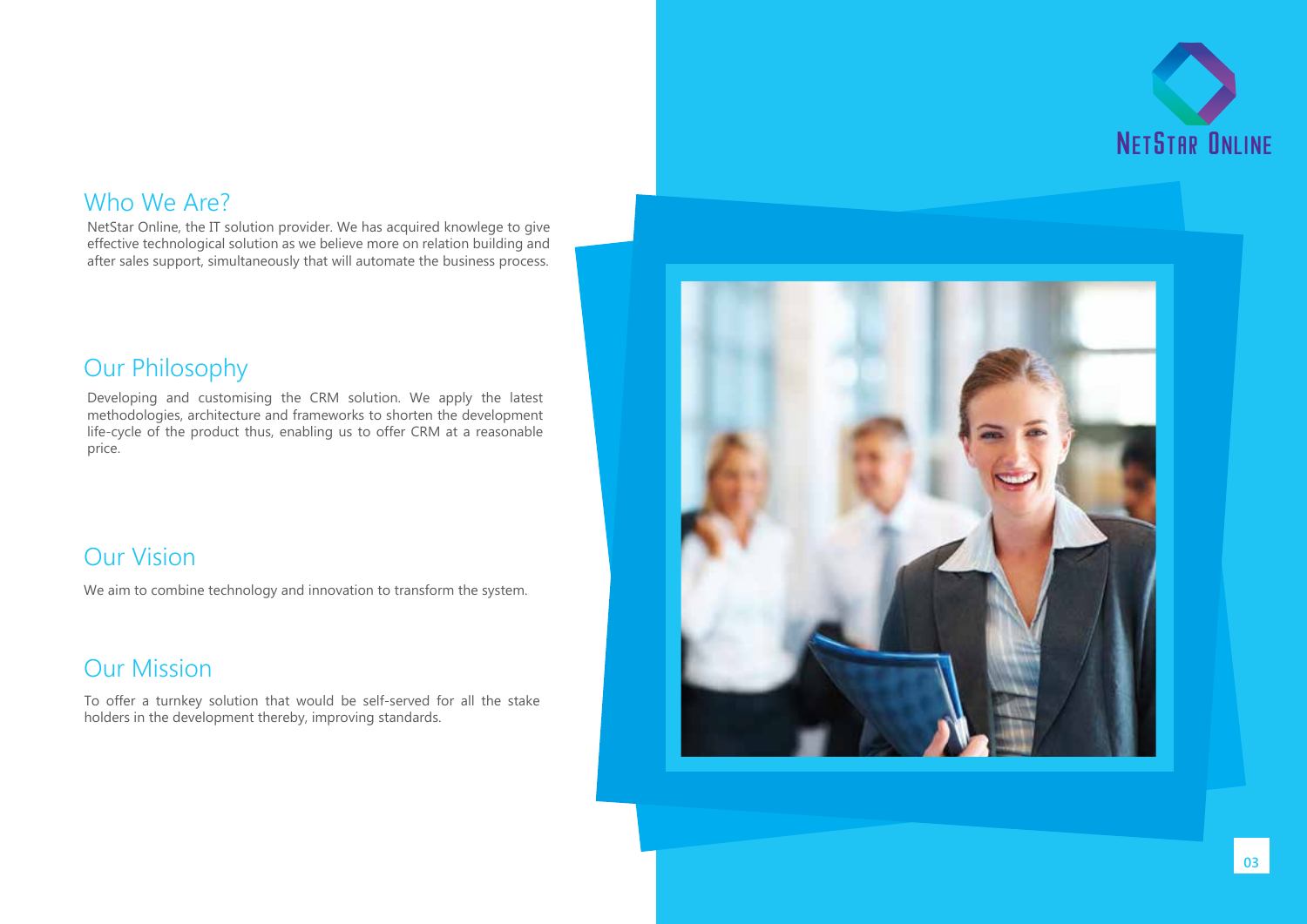

## CRM Modules



We unites contacts into a single location. An intermediate that links accounts with sales opportunities, account information and customer case information.



*-* CRM, enables you to manage lead record  $efficiently$  and  $effectively$  to conversions for the organisation.



Campaign **Management** 

Email-based campaigns can be used to send mass emails or a series of newsletter emails to individuals with whom you have an active or growing relationship.



CRM Analytics helps to screen performance and increase the business reach including customer profiles, sales drifts, case reports, and marketing analytics.



Supervising a sales course can be a very monotonous process, repeatedly demanding the harmonisation of several moving parts to complete a deal.



Marketing **Automation**

CRM's advance automation technology will help you influence a potential lead right from the beginning of their dealings and maintain a track of their individual digital conduct to gain their insights.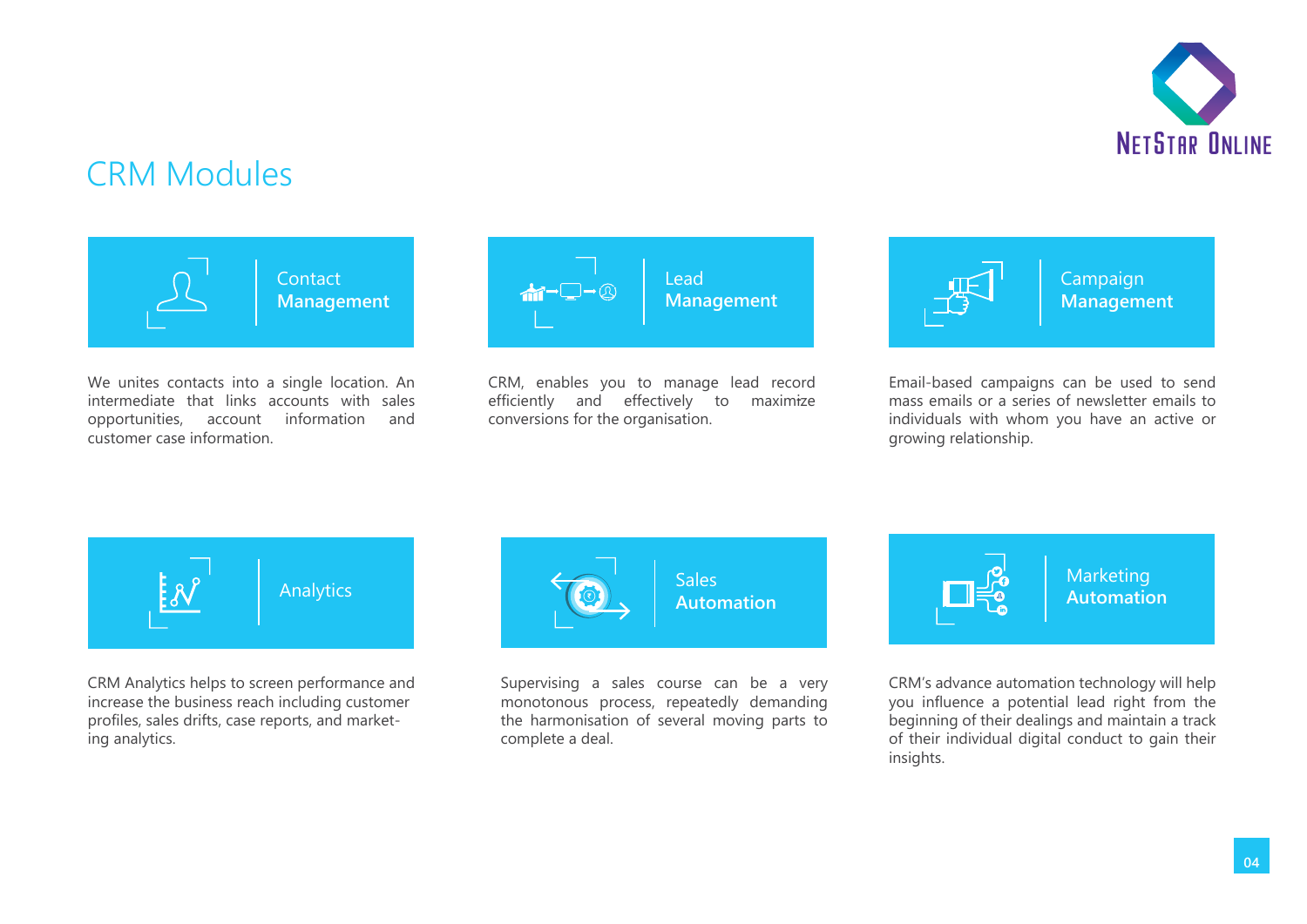

## CRM Modules



Netsar Online Forecasting tool enables an organization to forecast estimated future sales. Exact and precise sales forecasts enable companies to make informed business decisions and predict short-term and long-term performance easily.



relationship managementin which the various Collaboration is an approach to customer departments of a company, such as sales, technical support, and marketing.



It certifies appropriate and operative usage of the sales force to make the most of the sales opportunities, delivers excellent customer service and inflate the prevailing customer relationships.



Through CRM role-based views, managers can get a changed record view layout than their direct reports while marketing and salespeople can get extra sales-related fields than users in a customer sustenance character.



Retrieving your occurrence despite of being away from your desktop computer is easy with Netstar Online mobile solutions. Can access using portable devices ( Mobile, Tablet).



Netstar Online with an email system features comprise of auto-creating ases and autoassociating emails to cases,notifying customers of case status changes, distributing marketing email campaigns.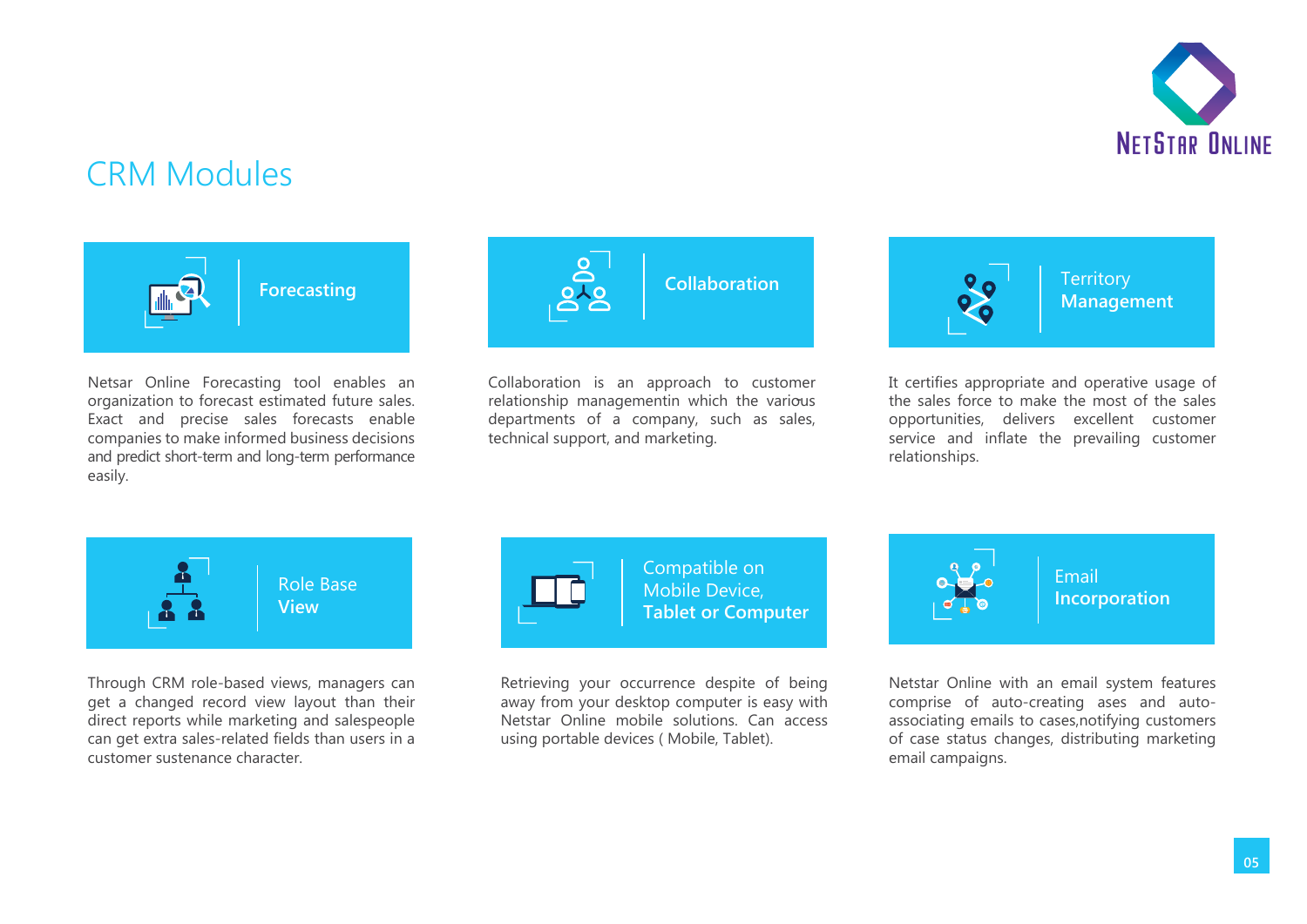

## CRM Modules



On NetStar CRM you can run Mobile Campaigns. Personalize your messages and also view SMS statistics. It enables you to keep tabs on messages sent to your contacts, take note of delivered, failed and queued messages right from your dashboard. The Sender number changes continuously to ensure the proper delivery of messages, upon executing repetitions in Mobile Campaigns. The SMS messages are saved as activities and are accessible from a contact's tab (or any other object with an activity relationship). Closed Activities view once sent customer relationships.



*-* generation Manager for the Social Media NetStar CRM facilitates its user with next Campaigns. You can personalize your messages and also view statistics like you can take note of delivered, failed and queued messages right from your dashboard. The Sender number changes continuously to ensure the proper delivery of messages, upon executing repetitions in Social Media Campaigns. The social media messages are saved as activities and are accessible from a contact's tab.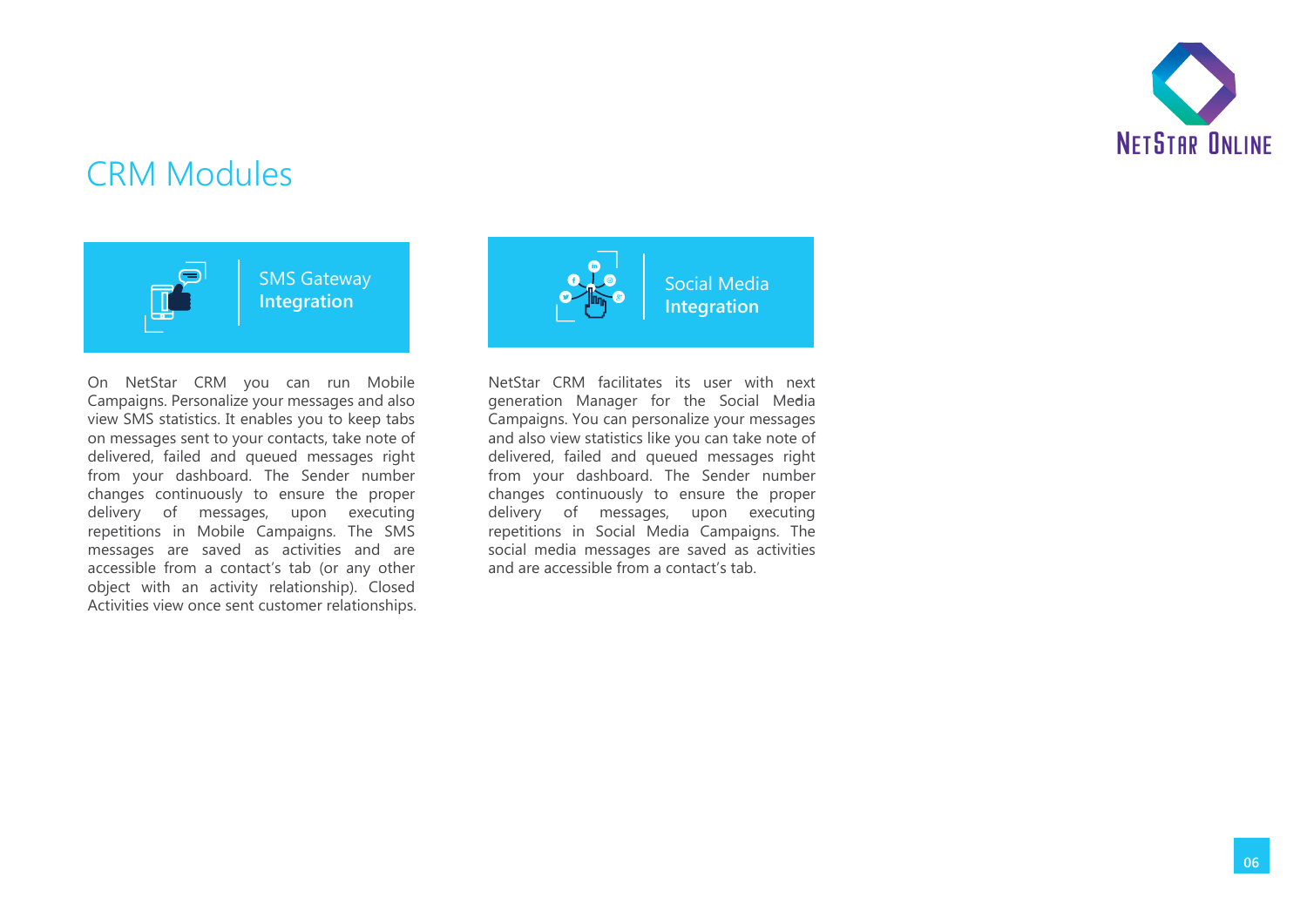

## Report & Analytics



w

annius